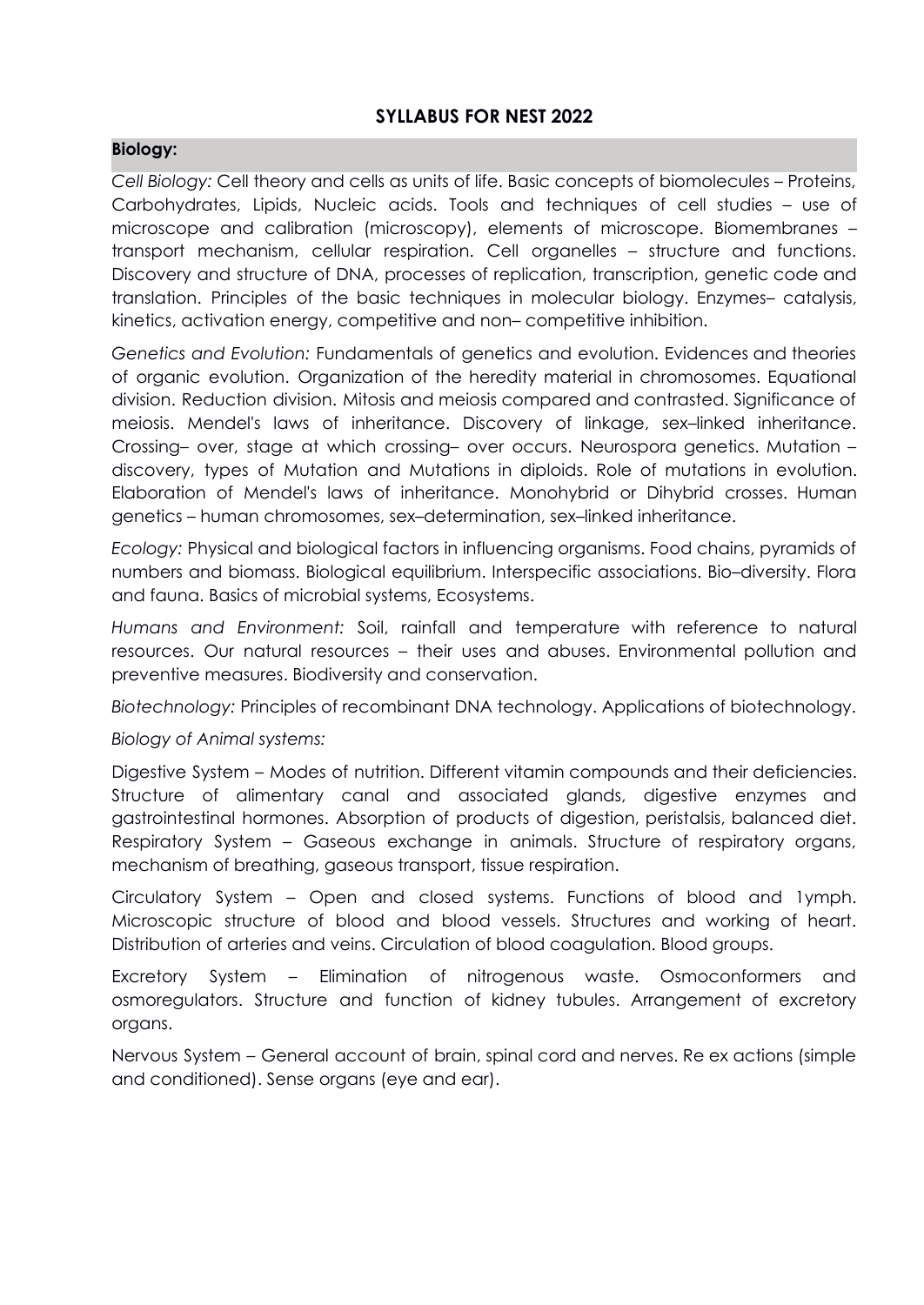

Reproductive System – Sexual and asexual reproduction. General arrangement and functions of reproductive organs.

Developmental Biology: Basic features of development in animals. Types of eggs, fertilization, cleavage, blastula. Stem cells– definition, types, uses, advantages and disadvantages, induced pluripotent stem cells. Different hormones and their roles. Diversity of Animal Life — Principles of classification, binomial nomenclature. General classification of animal phyla up to classes (invertebrates) and up to sub–classes / order (vertebrates), General characters of fishes, amphibians, reptiles, birds and mammals.

Immunology: Basics of immune mechanisms and diseases– active and passive immunity, Tand B-cell responses, antigen presentation, principles of vaccination, monoclonal antibodies and their uses, immunology of AIDS.

*Biology of Plant systems:* Anatomy and Physiology of Plants – Meristems. Plant growth and development. Internal and external regulators of growth and development in plants. Plant reproduction. Internal structure of root, stem, secondary growth and leaves. Xylem and Phloem – their cell elements and functions. Internal structure of dicot and monocot leaves. Photosynthesis – history, importance, factors and mechanism, stomatal mechanism, transpiration and respiration. Comparative study of dicot and monocot anatomy. Absorption and cell–water relations, transport of water and minerals, tropic and turgor movements. Significance of life–cycles with special reference to alternation of generations as exemplified in Funaria, Selaginella and Pinus (no structural details). Plant hormones.

Systematics: Principles of classical and new systematics. Binomial nomenclature. Familiarity with taxa. Plant breeding and tissue culture.

#### **Chemistry:**

#### *Physical Chemistry:*

Measurements in chemistry - SI units for fundamental quantities, significant figures in calculations.

Mole concept - Avogadro number and mole concept, molar masses, mole fraction, molarity, molality, percent composition, stoichiometry. Equivalent weight and normality. Calculations based on mole concept and stoichiometry of different reactions. Oxidation– reduction reactions.

Gaseous and liquid states - Absolute scale of temperature. Gas laws, ideal gas equation, real gases and deviation from ideality, liquefaction of gases, van der Waals equation. Kinetic theory of gases; average, root mean square and most probable velocities and their relation with temperature. Law of partial pressures. Vapour pressure. Diffusion of gases.

Atomic structure and chemical bonding - Bohr model, spectrum of hydrogen atom, quantum numbers. Wave particle duality, de Broglie hypothesis. Uncertainty principle. Orbitals and quantum numbers; shapes and energy of *s*, *p* and *d* orbitals. Electronic configurations of elements (up to atomic number 36), filling of orbitals – Aufbau principle. Pauli's exclusion principle and Hund's rule. Hybridization involving *s*, *p* and *d* orbitals.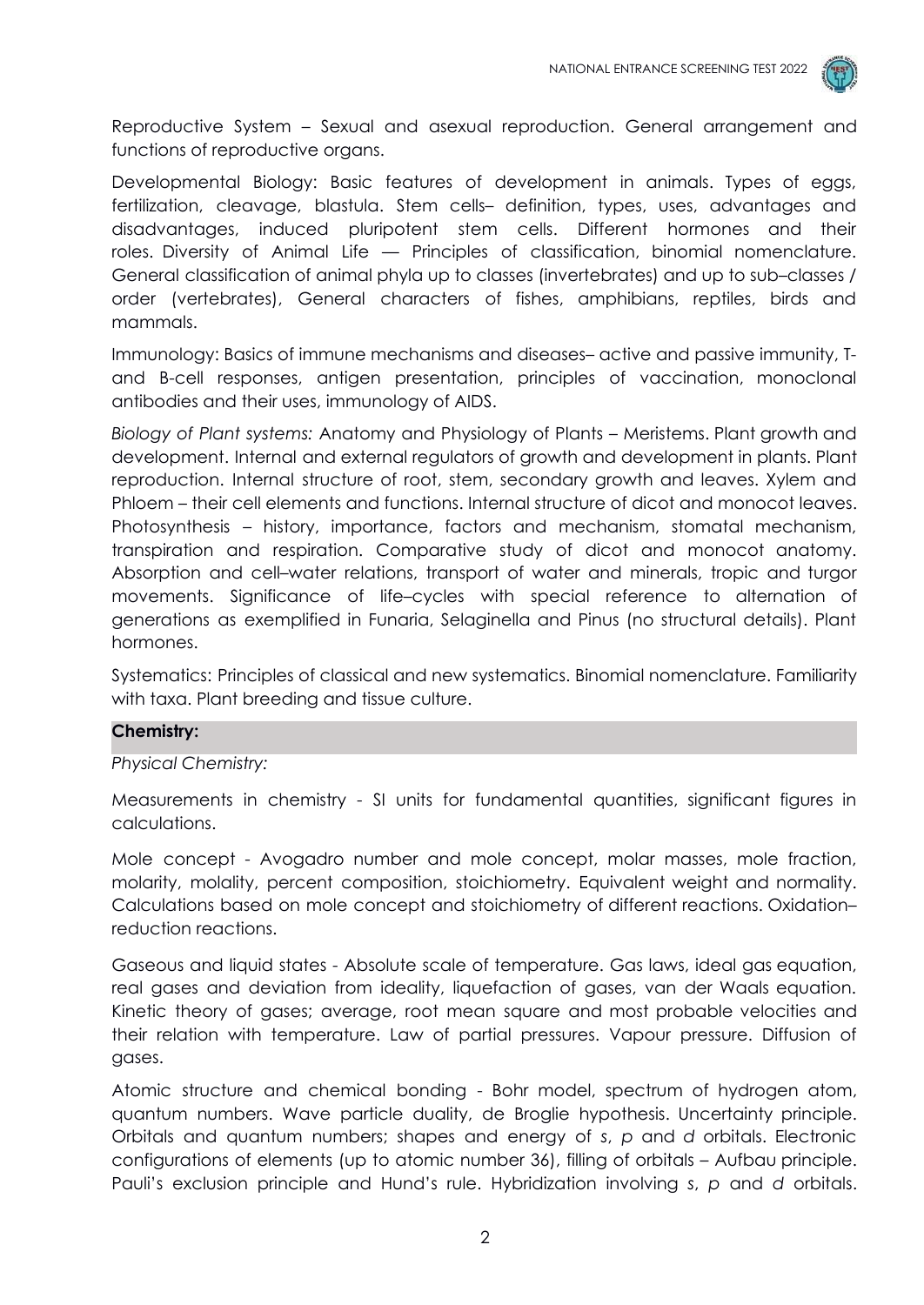

Atomic orbital overlap and chemical bonds; ionic, covalent and coordinate bonds; bond parameters. Orbital energy diagrams for homo–nuclear diatomic species. Lewis structures. Hydrogen bond. Polarity in molecules, dipole moment (qualitative aspects). VSEPR theory and shapes of molecules. Valence Bond Theory. Molecular orbital theory of homo–nuclear diatomic molecules (qualitative idea).

Thermodynamics - Thermodynamic states. First law of thermodynamics. Internal energy, work and heat, pressure–volume work. Enthalpy and enthalpy change, Hess's law, heat of – reaction, fusion and vaporisation. Second law of thermodynamics, entropy, free energy, criterion of spontaneity.

Chemical equilibrium - Laws of chemical Equilibrium, law of mass action. Equilibrium constant – factors affecting equilibrium constant and its applications. Le Chatelier's principle - effect of concentration, temperature and pressure. Significance of *ΔG* and *ΔG* in chemical equilibrium. Relationship of K and ΔG. Ionic equilibrium. Acids and bases (Bronsted and Lewis concepts), salts. Ka, Kb, Kw, degree of dissociation, pH and their relationships. Solubility product, common ion effect. Hydrolysis of salts. Buffer solutions.

Electrochemistry - Redox reactions and electrode potential, Electrochemical cells, Galvanic cells and cell reactions. Standard electrode potential. Nernst equation and its relation to *ΔG* and K. Electrochemical series, emf of galvanic cells. Electrolysis and Faraday's laws of electrolysis. Electrolytic conductance, specific, equivalent and molar conductivity, Kohlrausch's law. Concentration cells. Batteries (primary and secondary), fuel cells, corrosion.

Chemical kinetics - Rates of chemical reactions. Order of reaction, rate constant. First order and pseudo first order reactions. Factors affecting rate of reaction – concentration, temperature (Arrhenius equation), catalyst.

Solid state - Classification of solids, amorphous and crystalline solids, crystalline state, crystal lattice and unit cells; seven crystal systems (cell parameters a, b, c, α, β, ), close packed structure of solids (cubic), packing in fcc, bcc and hcp lattices. Packing efficiency, nearest neighbours, ionic radii. Simple ionic compounds, Imperfection in solids, point defects. Electrical and magnetic properties, band theory of metals.

Solutions - Solution of solid and gas in liquid. Concentration of solution. Ideal and non-ideal solutions. Colligative properties. Vapour pressure of solution, Raoult's law. Molecular weight determination from lowering of vapour pressure, elevation of boiling point and depression of freezing point. Abnormal molecular mass, van't Hoff factor. Osmosis – Osmotic pressure, reverse osmosis.

Surface chemistry:

(a) Adsorption – Physisorption and chemisorptions. Factors affecting adsorption of gases on solids. Adsorption isotherm. Catalysis – homogeneous and heterogeneous, Activity and selectivity. Enzyme catalysis.

(b) Colloidal state – Types, preparation and properties of colloids. Tyndall effect, Brownian movement, electrophoresis, coagulation. Application of colloids. Micelles.

*Inorganic Chemistry:*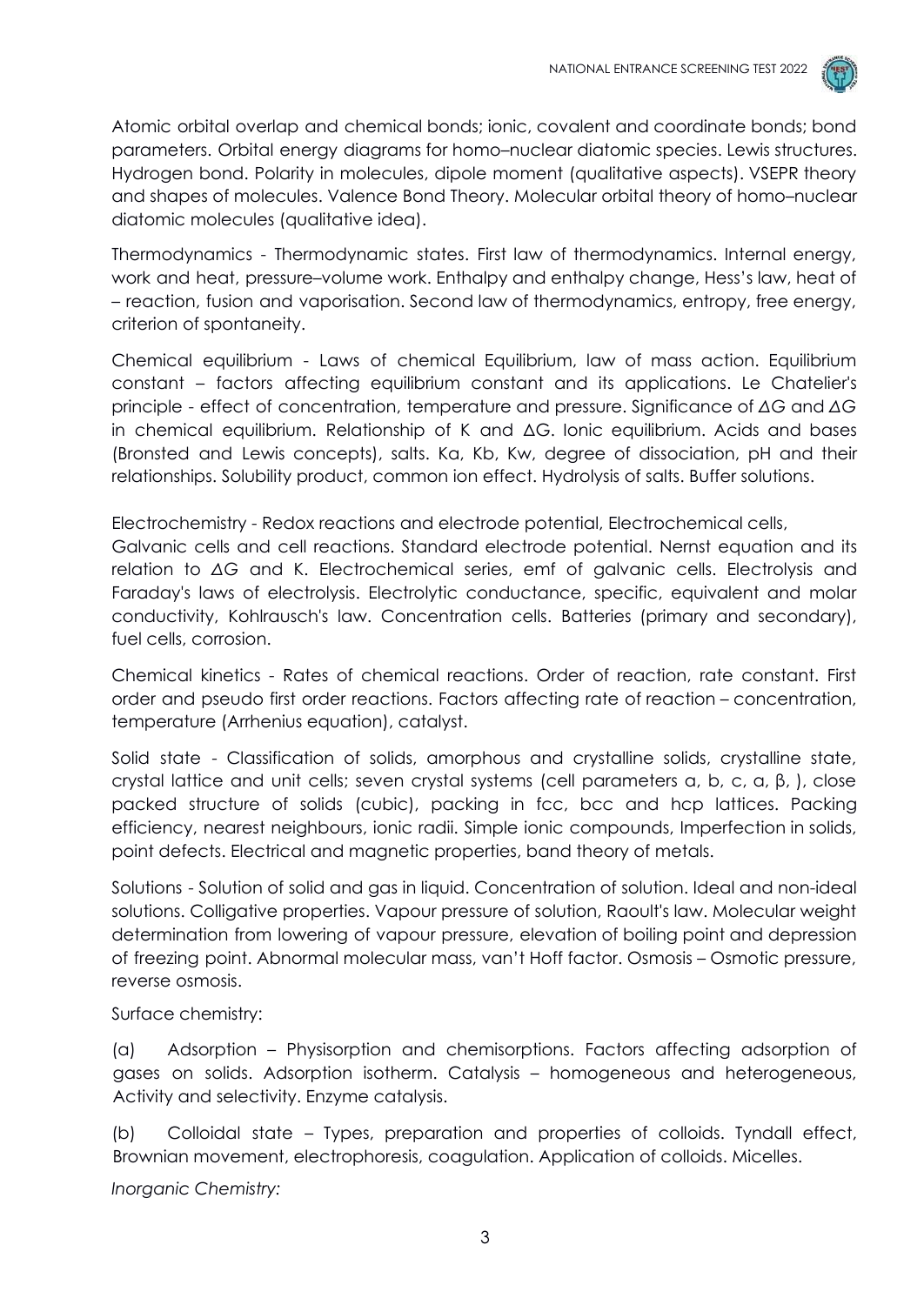

Classification of elements and periodicity in properties - Modern periodic table, classification of elements, periodic trends in properties of elements – valence, oxidation state, atomic/ionic radius, ionization energy, electron gain energy, electronegativity, valency, chemical reactivity. Diagonal relationship. Anomalous behaviours of Li, Be, B, C. Hydrogen - Isotopes, preparation, isolation, properties and uses. Hydrides – ionic, covalent and interstitial. Properties of water and heavy water. Hydrogen peroxide – Preparation, structure, reactions, uses. Hydrogen as fuel cell.

s– Block elements (Alkali and alkaline earth elements) – General characteristics and trends in properties.

(a) Group 1: Preparation, properties and reactions of alkali metals with emphasis on chemistry of Na and K and their compounds – oxides, peroxides, hydroxides, carbonates, bicarbonates, chlorides and sulphates. Uses.

(b) Group 2: Preparation, properties and reactions alkaline earth metals with emphasis on the chemistry of Mg and Ca and their compounds – oxides, peroxides, hydroxides, carbonates, bicarbonates, chlorides and sulphates. Uses.

p– Block elements - General characteristics and trends in properties.

(a) Group 13: Chemistry of Boron and its compounds – borax, boric acid and diborane.

(b) Group 14, 15 and 16: Chemistry of carbon, sulphur, nitrogen and phosphorus. Allotropy.

Chemistry of oxides and oxyacids of these elements. Phosphines, phosphorus chlorides, ammonia, peroxide and ozone; silicones, silicon tetrachloride and silicates.

(c) Group 17: Chemistry of halogens, chemistry of chlorine in detail. Interhalogen compounds. HX and oxyacids of halogens.

(d) Group 18: Isolation, properties and reactions of inert gases with emphasis on chemistry of Xenon.

d–Block elements - (Mainly 3d elements) General characteristics and trends in properties.

Variable oxidation states and their stabilities, colour (excluding the details of electronic transitions) and calculation of spin–only magnetic moments. Catalytic properties. Interstitial compounds, alloy formation. Preparation and properties of potassium dichromate and permanganate.

f–Block elements- (mainly lanthanides) General characteristics and trends in properties. Variable oxidation states. Lanthanide contraction and its consequences.

Coordination compounds - Nomenclature of mononuclear coordination compounds. Isomerism. Hybridization and geometries of mononuclear coordination compounds. Magnetic properties. Werner's theory, VBT, CFT.

Metals and metallurgy - Occurrence of metals. General methods of extraction involving chemical principles – thermodynamic, electrochemical and redox principles. General operation stages involved in metallurgical operation. Metallurgy of *p*–block element (emphasis on Al). Metallurgy of Fe–triad (more emphasis on Fe metallurgy). Metallurgy of coinage metals (Cu, Ag with more emphasis on Cu). Refining.

*Organic Chemistry:*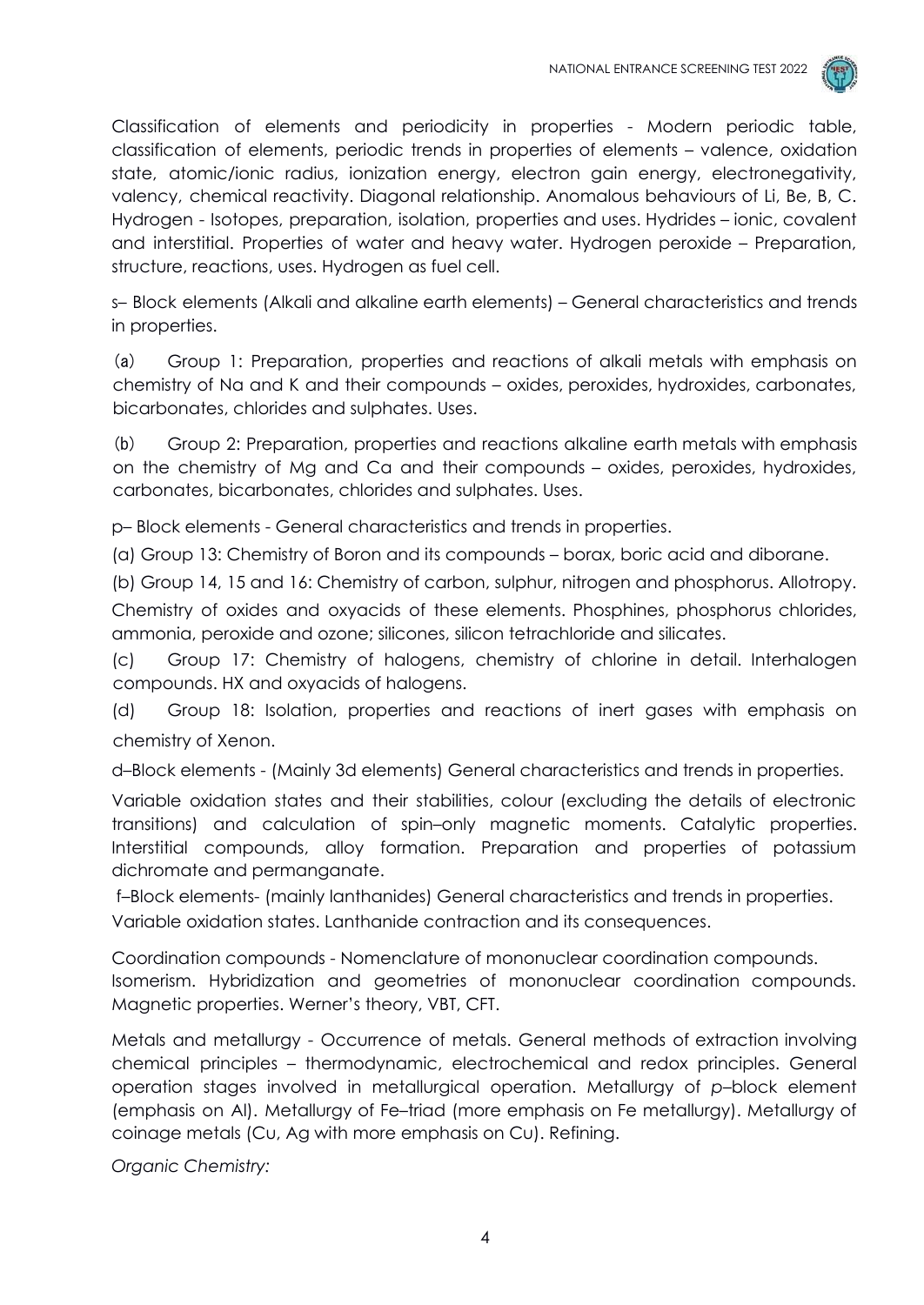

Basic concepts - Representation of organic compounds. Hybridisations of carbon. Sigma and pi– bonds. Shapes of simple organic molecules. Inductive effect, electromeric effect, resonance effect, hyperconjugation. Keto–enol tautomerism. Determination of empirical and molecular formulae (only combustion method). Hydrogen bond – definition and effect on physical properties of alcohols and carboxylic acids. Acidity and basicity of organic acids and bases. Methods of purification of compounds.

Reactive intermediates - Homolytic and heterolytic bond cleavages. Formation, structure and stability of – carbocation, carbanion and free radical.

Isomerism - Structural and stereoisomerism. Geometrical isomerism. Chirality. Enantiomers. Optical isomerism of compounds containing up to two asymmetric centres, (*R*, *S* and *E*, *Z* nomenclature excluded). Racemic mixture. Conformations of ethane and butane (Newman projections).

Nomenclature - IUPAC nomenclature of simple organic compounds (only hydrocarbons, mono– functional and bi–functional compounds), including benzene derivatives.

Alkanes **-** Preparation, properties and reactions. Idea of homologous series Combustion and halogenation of alkanes. Mechanism of photohalogenation, Wurtz reaction.

Alkenes and Alkynes - Preparation, properties and reactions of alkenes and alkynes.

Isomerization. Acidity of alkynes. Acid catalysed hydration of alkenes and alkynes (excluding the stereochemistry), Reactions of alkenes with KMnO4, sulphuric acid,

Reduction of alkenes and alkynes, Preparation of alkenes and alkynes by elimination reactions (excluding stereochemistry), Electrophilic addition reactions of alkenes with X2, HX, HOX and H2O (X=halogen). Makowniko rule. Peroxide effect. Polymerization of alkenes, Addition reactions of alkynes, Metal acetylides, Ozonolysis

Aromatic compounds - Aromaticity. Huckel theory of aromaticity. Structure of benzene. Isomerism in substituted benzenes. Electrophilic substitution reaction on benzene– General mechanism. Orientating influence of substituents in electrophilic substitution reaction of monosubstituted benzenes. Electrophilic substitution reactions of benzene and substituted benzenes – halogenation, nitration, sulphonation, Friedel–Crafts alkylation and acylation (No mechanism).

Haloalkanes (Alkyl halides) - Preparation from alkanes, alcohols, ole ns. Grignard reagents and their reaction with aldehydes/ketones/esters/nitriles. Nucleophilic substitution reactions of alkyl halides with different nucleophilic species. SN1 and SN2 reactions with mechanism.

Halogen exchange reaction. Polyhalogen compounds.

Haloarenes - Nucleophilic aromatic substitution in haloarenes and substituted haloarenes (excluding Benzyne mechanism and Cine substitution).

Alcohols - Preparation from – ole ns, alkyl halides, carboxylic acids, aldehydes/ketones. Hydroboration reaction. Dehydration, oxidation to aldehydes and ketones. Reaction with sodium, phosphorus halides, ZnCl $_2$ / HX, H $_2$ SO $_4$ . Identification of p–, sec– and tert– alcohols. Uses of methanol and ethanol.

Phenols - Preparation of phenol from halobenzene, cumene and benzene sulphonic acid.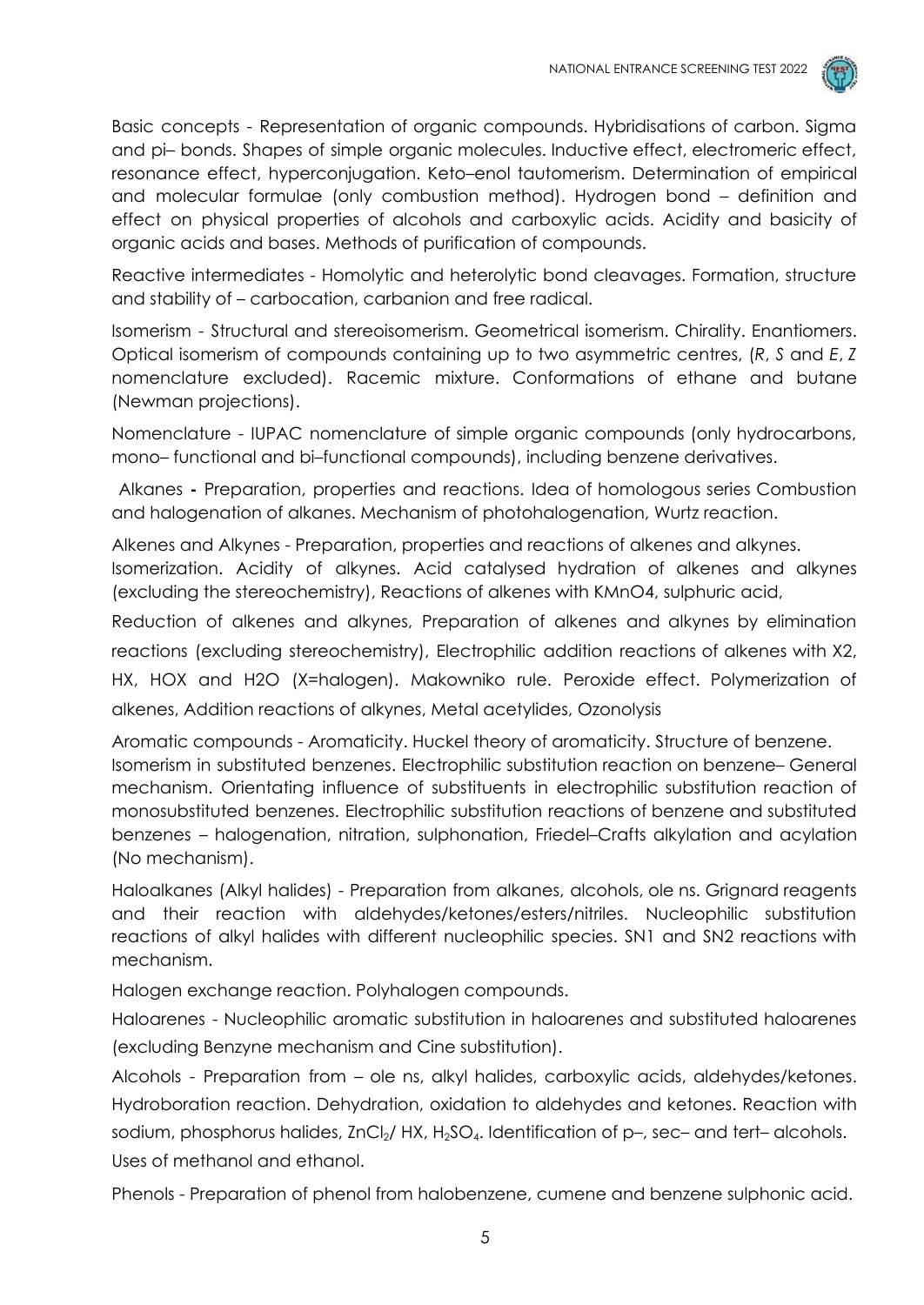

Acidity. Reactions of phenols – halogenation, nitration, sulphonation, with Zn. Reimer– Tieman reaction, Kolbe reaction.

Ethers - Preparation by Williamson's Synthesis, dehydration of alcohols. Reaction with H2O, HX.

Aldehydes and Ketones – Preparation of aldehydes and ketones from – Alcohols, olefins, acid chlorides, arylalkanes, nitriles, esters, Friedel–Crafts reaction. Reactions with – Alcohols, HCN, NaHSO3. Reactions– oxidation, reduction, oxime and hydrazone formation. Aldol condensation, Perkin reaction. Cannizzaro reaction. Haloform reaction. Tests to distinguish aldehydes and ketones.

Carboxylic acids – Acidity and structure–acidity relationship. Preparation of acids.

Preparation of amides, acid chlorides, esters and anhydrides. ester hydrolysis. Reactions of acids with – thionyl chloride, P–halides, ammonia, alkalis, metals, halogens, reducing agents. Decarboxylation. Halogenation.

Amines – Basicity and structure–basicity relationship. Identification of p–, sec– and tert– amines. Preparation of amines from – nitro compounds, nitriles, amides, haloalkanes/aromatic compounds. Reaction with – Acids, alkylating agents, acylating agents, nitrous acid. Diazotization of aromatic primary amines – Reactions of aromatic diazonium salts – azo coupling reaction, Sandmeyer and related reactions. Carbylamine reaction of p–amines.

Carbohydrate - Classification of carbohydrates. mono– and di– saccharides (glucose and sucrose). Characteristic tests. Structure of glucose. Reactions of glucose– Oxidation, reduction, hydroxylamine, HI, acetic anhydride. Cyclic structure of glucose. Structures of – Sucrose, maltose, starch and cellulose. Glycoside formation and hydrolysis of sucrose.

Amino acids and proteins - a-amino acids. General structure of peptides and proteins. Peptide bond. Characteristic tests. Separation of amino acids using physical properties. Denaturation of proteins. Enzymes.

Polymers: Classification. Homo and co–polymers, Addition and condensation polymerizations. Polythene, nylons, polyesters, Bakelite, melamine–formaldehyde, rubber – natural and synthetic.

## **Mathematics:**

*Algebra:*

Algebra of complex numbers, addition, multiplication, conjugation, polar representation, properties of modulus and principal argument, triangle inequality, cube roots of unity, geometric interpretations.

Quadratic equations with real coefficients, relations between roots and coefficients, formation of quadratic equations with given roots, symmetric functions of roots.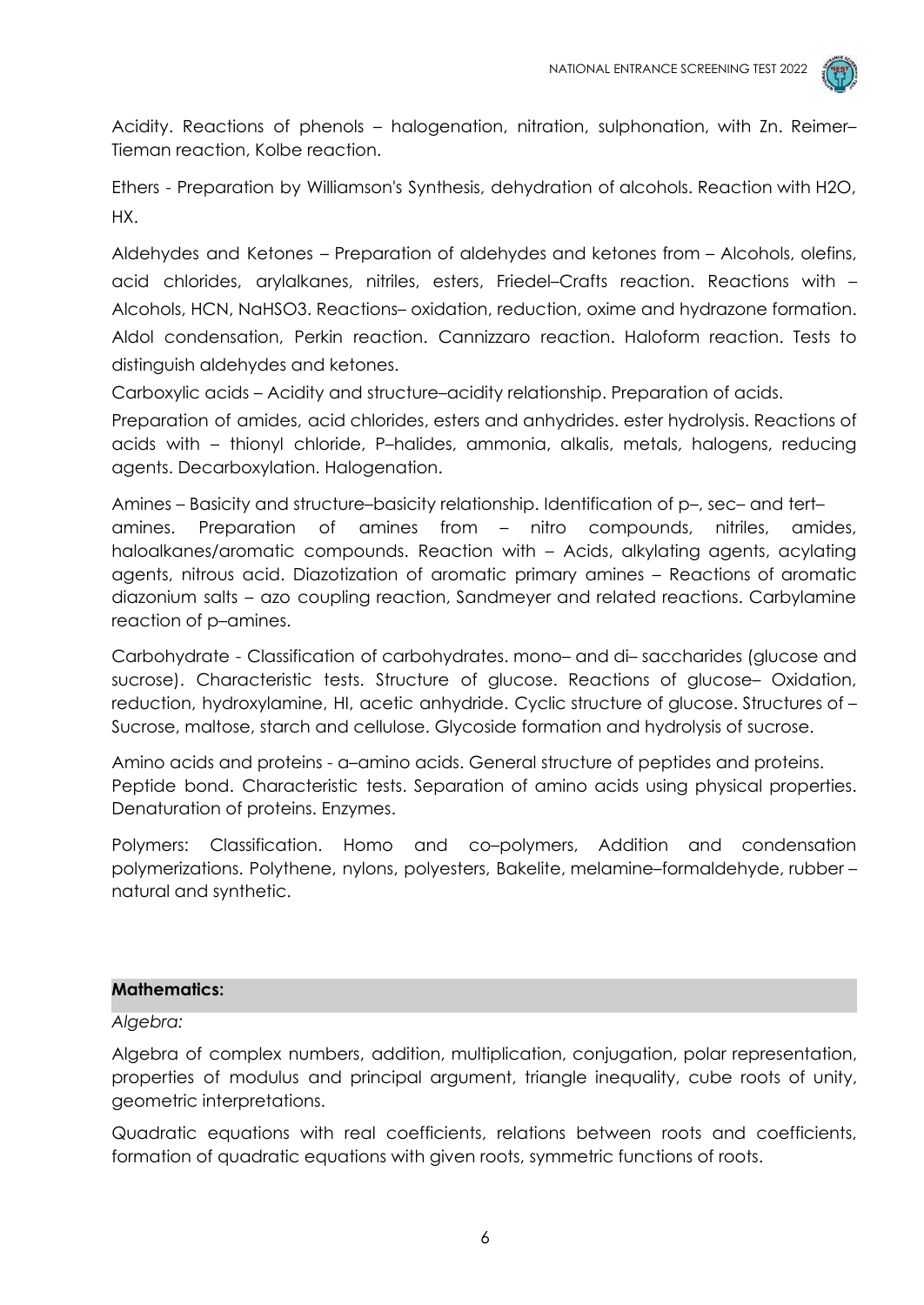

Arithmetic, geometric and harmonic progressions, arithmetic, geometric and harmonic means, sums of finite arithmetic and geometric progressions, infinite geometric series, sums of squares and cubes of the first n natural numbers.

# Logarithms and their properties.

Permutations and combinations, Binomial theorem for positive integral index, properties of binomial coefficients. Matrices as a rectangular array of real numbers, equality of matrices, addition, multiplication by a scalar and product of matrices, transpose of a matrix, determinant of a square matrix of order up to three, inverse of a square matrix of order up to three, properties of these matrix operations, diagonal, symmetric and skew–symmetric matrices and their properties, solutions of simultaneous linear equations in two or three variables.

Addition and multiplication rules of probability, conditional probability, Bayes Theorem, independence of events, computation of probability of events using permutations and combinations.

### *Trigonometry:*

Trigonometric functions, their periodicity and graphs, addition and subtraction formulae, formulae involving multiple and sub–multiple angles, general solution of trigonometric equations.

Relations between sides and angles of a triangle, sine rule, cosine rule, half–angle formula and the area of a triangle, inverse trigonometric functions (principal value only).

## *Analytical geometry:*

Two dimensions – Cartesian coordinates, distance between two points, section formulae, shift of origin. Equation of a straight line in various forms, angle between two lines, distance of a point from a line. Lines through the point of intersection of two given lines, equation of the bisector of the angle between two lines, concurrency of lines. Centroid, orthocentre, incentre and circumcentre of a triangle.

Equation of a circle in various forms, equations of tangent, normal and chord. Parametric equations of a circle, intersection of a circle with a straight line or a circle, equation of a circle through the points of intersection of two circles and those of a circle and a straight line.

Equations of a parabola, ellipse and hyperbola in standard form, their foci, directrices and eccentricity, parametric equations, equations of tangent and normal. Locus Problems.

Three dimensions – Direction cosines and direction ratios, equation of a straight line in space, equation of a plane, distance of a point from a plane.

## *Differential calculus:*

Real valued functions of a real variable, into, onto and one–to–one functions, sum, difference, product and quotient of two functions, composite functions, absolute value, polynomial, rational, trigonometric, exponential and logarithmic functions.

Limit and continuity of a function, limit and continuity of the sum, difference, product and quotient of two functions, L'Hospital rule for evaluation of limits of functions.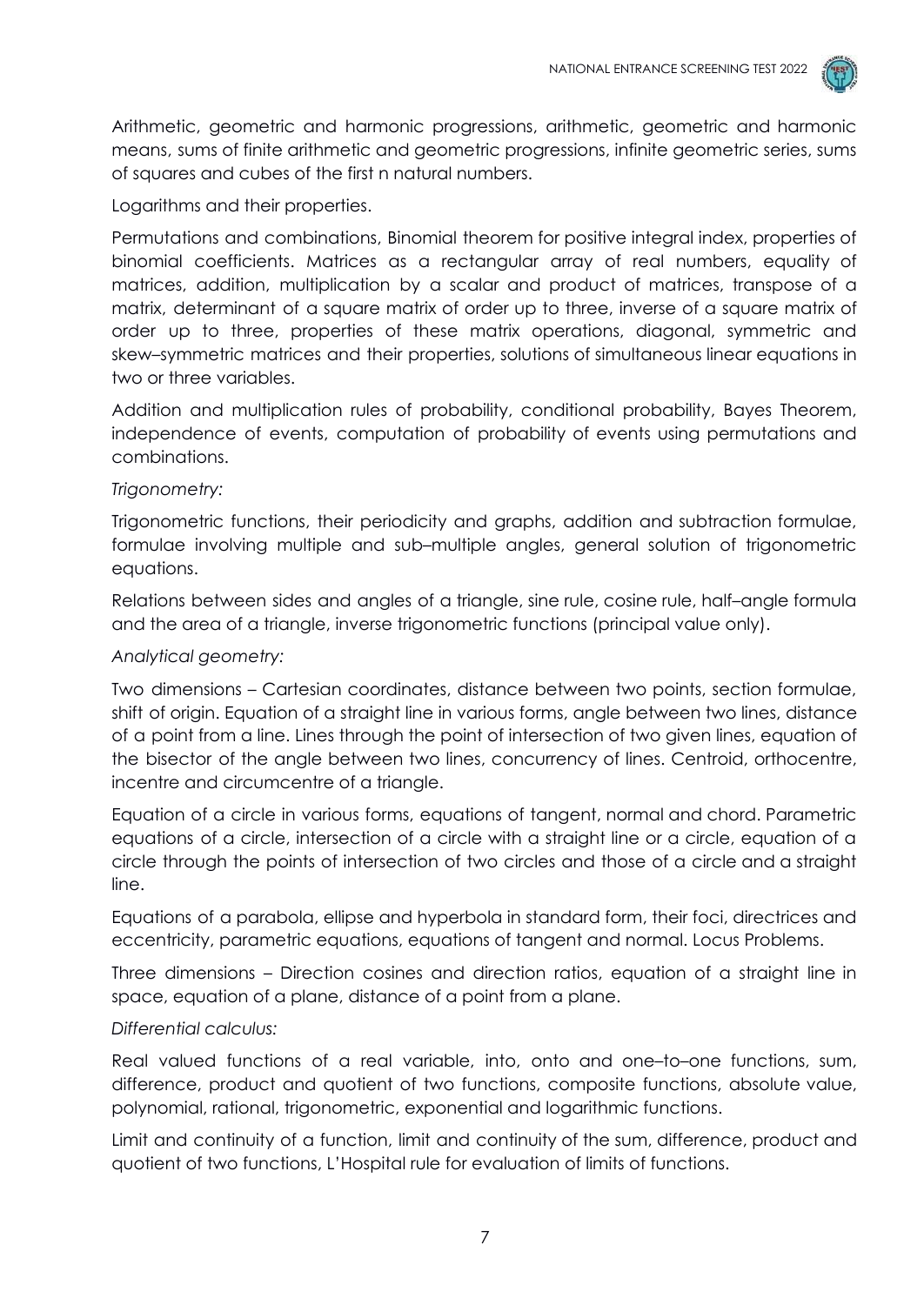

Even and odd functions, inverse of a function, continuity of composite functions, intermediate value property of continuous functions. Derivative of a function, derivative of the sum, difference, product and quotient of two functions, chain rule, derivatives of polynomial, rational, trigonometric, inverse trigonometric, exponential and logarithmic functions.

Derivatives of implicit functions, derivatives up to order two, geometrical interpretation of the derivative, tangents and normals, increasing and decreasing functions, maximum and minimum values of a function, Rolle's Theorem and Lagrange's Mean Value Theorem.

### *Integral calculus:*

Integration as the inverse process of differentiation, indefinite integrals of standard functions, definite integrals and their properties, Fundamental Theorem of Integral Calculus.

Integration by parts, integration by the methods of substitution and partial fractions, application of definite integrals to the determination of areas involving simple curves.

Formation of ordinary differential equations, solution of homogeneous differential equations, separation of variables method, linear first order differential equations.

### *Vectors:*

Addition of vectors, scalar multiplication, dot and cross products, scalar triple products and their geometrical interpretations.

#### **Physics:**

*General***:** Units and dimensions, dimensional analysis, least count, significant figures. Methods of measurement (Direct, Indirect, Null) and measurement of length, time, mass, temperature, potential difference, current and resistance.

Design of some simple experiments, such as: i) Searle's method to determine Young's modulus, ii) determination of 'g' by simple pendulum, iii) speed of sound using resonance tube, iv) coefficient of friction using angle of repose, v) determination of focal length of a convex lens by plotting a graph between 'u' and 'v', vi) refractive index of material of prism using the method of minimum deviation, vii) verification of Ohm's law, viii) resistance of galvanometer using half deflection method, ix) specific heat of a liquid using calorimeter, x) I–V characteristic curve for p–n junction in forward and reverse bias.

Graphical representation and interpretation of data. Errors in the measurements and error analysis. *Mechanics***:** Kinematics in one and two dimensions (Cartesian coordinates only), projectiles. Uniform circular motion. Relative velocity. Newton's laws of motion. Inertial and uniformly accelerated (linear only) frames of reference. Static and dynamic friction. Kinetic and potential energy. Linear and circular simple harmonic motion. Work and power. Conservation of linear momentum and mechanical energy.

Systems of particles. Centre of mass and its motion. Centre of gravity. Impulse. Elastic and inelastic collisions.

Law of gravitation. Centripetal acceleration and centrifugal force. Gravitational potential and field. Acceleration due to gravity. Motion of planets and satellites in circular orbits. Escape velocity.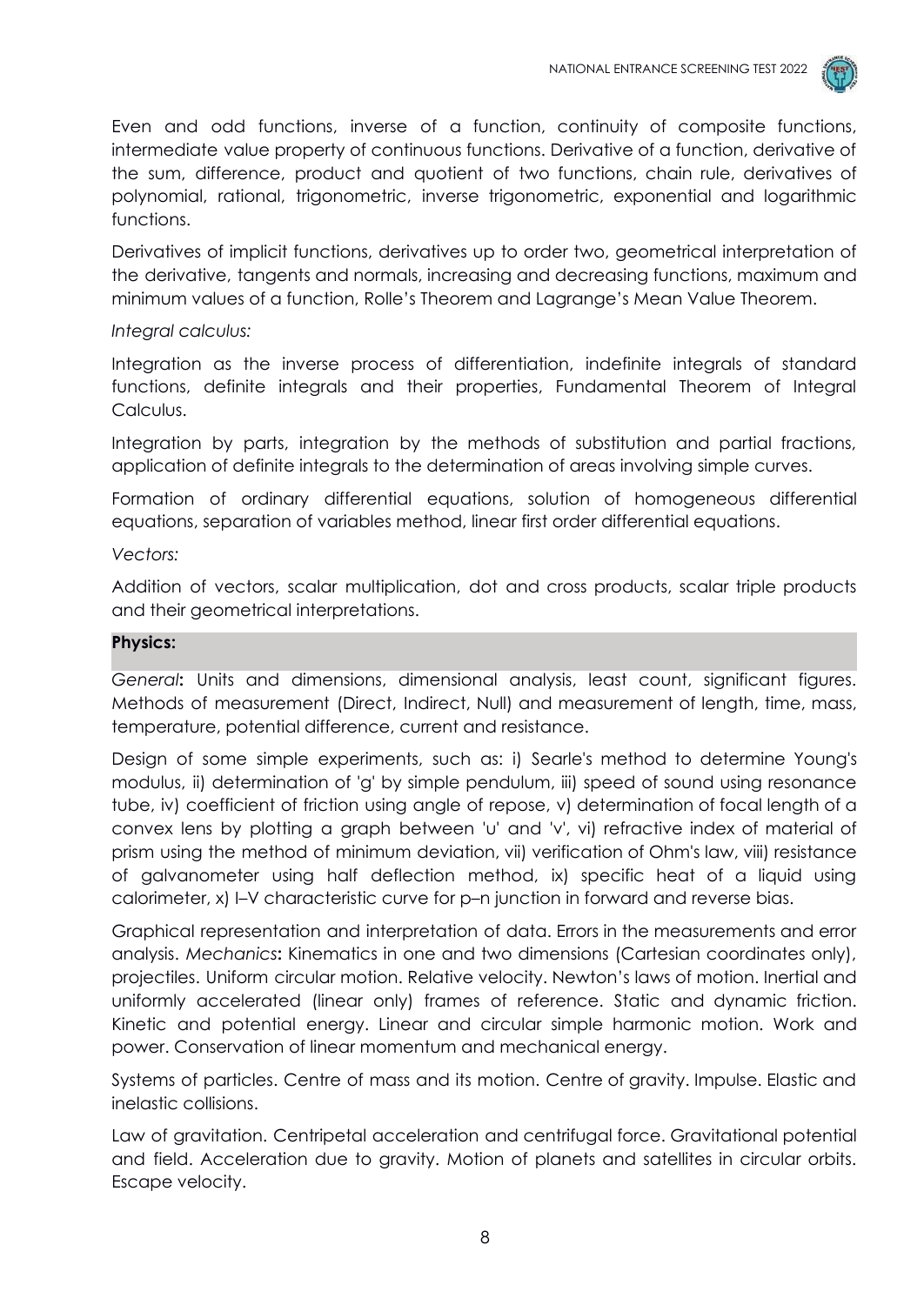

Rigid body, moment of inertia, parallel and perpendicular axes theorems, moment of inertia of uniform bodies with simple geometrical shapes. Angular momentum, Torque.

Conservation of angular momentum. Dynamics of rigid bodies with fixed axis of rotation. Rolling without slipping of rings, cylinders and spheres. Equilibrium of rigid bodies. Collision of point masses with rigid bodies.

Hooke's law and stress – strain relations. Elastic limit, plastic deformation. Young's modulus, bulk and shear moduli.

Pressure in a fluid. Pascal's law. Buoyancy. Surface energy and surface tension, capillary rise. Viscosity – Stoke's and Poiseuille's law, Terminal velocity. Qualitative understanding of turbulence. Reynolds number. Streamline flow, equation of continuity. Bernoulli's theorem.

*Sound and mechanical waves:* Plane wave motion, longitudinal and transverse waves, superposition of waves. Progressive and stationary waves. Vibration of strings and air columns. Resonance (qualitative understanding). Beats. Speed of sound in gases. Doppler effect.

*Thermal physics:* Thermal expansion of solids, liquids and gases. Calorimetry, latent heat. Heat conduction in one dimension. Elementary concepts of convection and radiation. Newton's law of cooling. Ideal gas laws. Specific heats (*C<sup>V</sup>* and *C<sup>P</sup>* for monatomic and diatomic gases). Isothermal and adiabatic processes, bulk modulus of gases. Equivalence of heat and work. First and second law of thermodynamics and its applications (only for ideal gases). Entropy. Blackbody radiation – absorptive and emissive powers. Kirchhoff's law. Wien's displacement law, Stefan's law.

*Electricity and magnetism***:** Coulomb's law. Electric field and potential. Electrical potential energy of a system of point charges and of electrical dipoles in a uniform electrostatic field; Electric field lines. Flux of electric field. Gauss's law and its application in simple cases, such as to find the field due to infinitely long straight wire. uniformly charged infinite plane sheet and uniformly charged thin spherical shell.

Capacitance – Calculation of capacitance with and without dielectrics. Capacitors in series and parallel. Energy stored in a capacitor.

Electric current. Ohm's law. Series and parallel arrangements of resistances and cells. Kirchhoff's laws and simple applications; Heating effect of current.

Biot–Savart's law and Ampere's law. Magnetic field near a current carrying straight wire, along the axis of a circular coil and inside a long straight solenoid. Force on a moving charge and on a current carrying wire in a uniform magnetic field.

Magnetic moment of a current loop. Effect of a uniform magnetic field on a current loop. Moving coil galvanometer, voltmeter, ammeter and their conversions.

Electromagnetic induction – Faraday's law, Lenz's law. Self and mutual inductance. RC, LR and LC circuits with AC sources.

*Optics***:** Rectilinear propagation of light. Reflection and refraction at plane and spherical surfaces, Deviation and dispersion of light by a prism. Thin lenses. Combination of mirrors and thin lenses. Magnification. Wave nature of light – Huygen's principle, interference